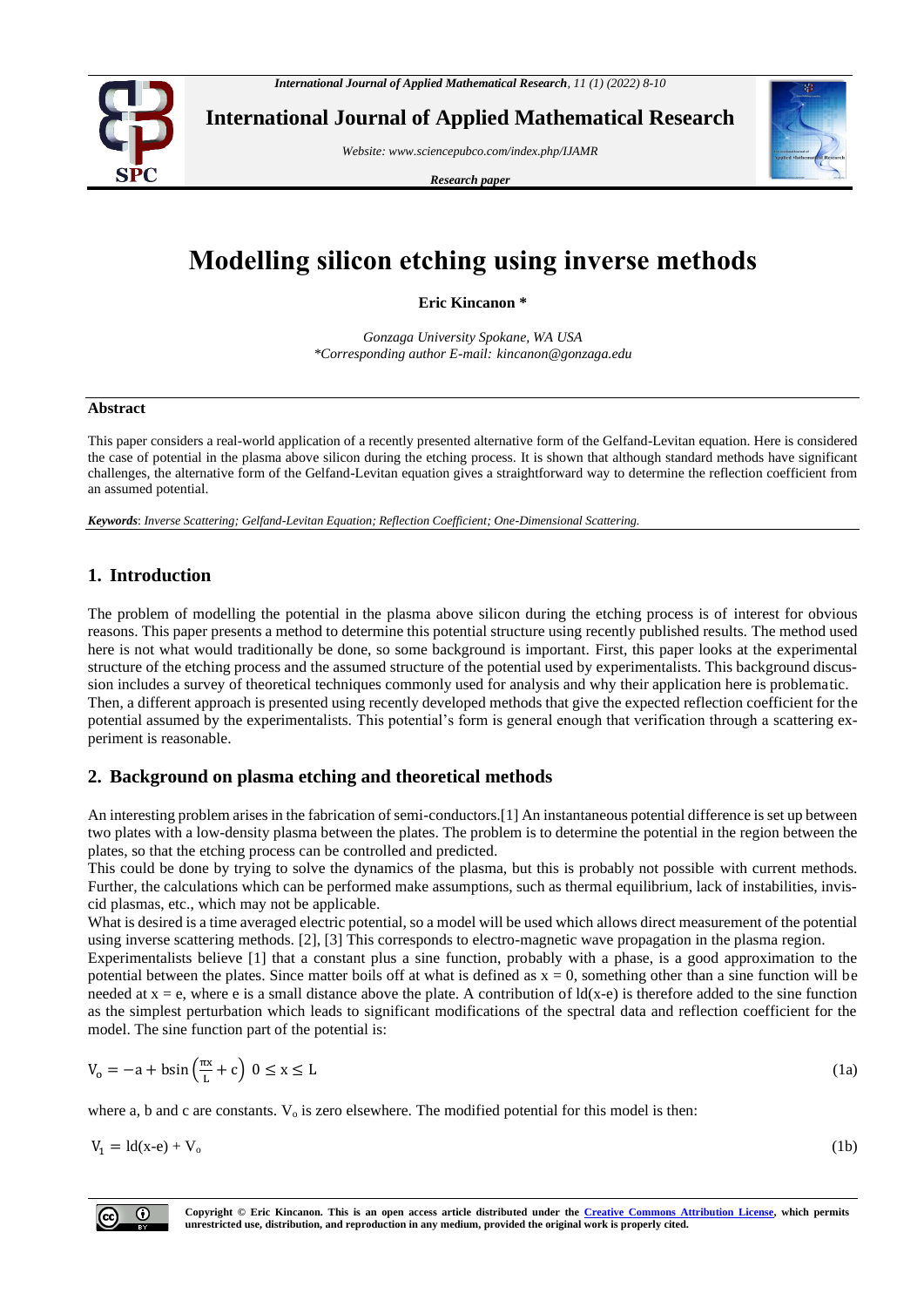Following the methods of previous authors [4-7], Maxwell's equations for a linear, isotropic, inhomogeneous, medium are now considered. For the case without sources or polarization changing processes, Maxwell's equations can be modelled with transverse solutions by the equations:

$$
[\nabla^2 + k^2 \epsilon_T(\vec{x})]u(\vec{x}) = 0
$$
\n(2a)

$$
[\nabla^2 - \frac{1}{c^2} \partial_t^2] U(\overrightarrow{x,t}) = 0 \tag{2b}
$$

where  $\epsilon_{\text{T}}(\vec{x})$  is the inhomogeneous dielectric function and u & U are the magnitudes of the electric field in the fixed polarization direction.

When there are no magnetic fields present, and the electric field density is low enough that electron-electron collisions are negligible, the dielectric function may be approximated by:

$$
\epsilon_{\mathcal{T}}(\vec{x}) = k^2 \left[ 1 - \frac{\epsilon_{\mathcal{R}}(\vec{x})}{k^2} \right] = k^2 - V(\vec{x}) \tag{3}
$$

where  $\epsilon_R(\vec{x})$  is the reduced dielectric function and  $V(\vec{x})$  is the spatial energy distribution of electrons. Substitution of expression (3) into equation (2b) yields the Schrodinger equation:

$$
[\nabla^2 + \mathbf{k}^2 - \mathbf{V}(\vec{\mathbf{x}})]\mathbf{u}(\vec{\mathbf{x}}) = 0\tag{4a}
$$

And the plasma wave equation:

$$
[\nabla^2 - \frac{1}{c^2} \partial_t^2 - V(\vec{x})]U(\vec{x}, \vec{t}) = 0
$$
\n(4b)

There has been important work done with equation (4a) by Newton [8], who has done rigorous studies of the Marchenko inverse problem, Since this approach requires a five variable data set to construct a three variable potential, Cheney et al [9, 10] and Defacio et al [7] have explored the time domain, which is represented by equation (4b). They find related inversions which require only a three variable data set for a more restricted class of potentials. However, if the plasma is transversely homogeneous, (i.e.,  $\epsilon(\vec{x}) = \epsilon(x_1)$ , where  $x_1$  is a single cartesian coordinate) then the full structure of equations (4a) and (4b) is not required since  $\nabla^2$  reduces to  $d^2/dx_1^2$ . In this case, the plasma wave equation reduces to the case studied by Jordan and Ahn [5]:

$$
[d^2/dx_1^2 + k^2 - V(x_1)]\phi(x_1, k) = 0
$$
\n(5)

The rigorous structure if (5) has been studied extensively by Faddeev [11], Newton [12] and especially by Dieft et al [13] and Sabatier [14].

Calculational aspects of equation (5) have been carried out by Jordan and Ahn [5]. However, like Sabatier [14], all of their calculations are for potentials with rational coefficients. Thus, they are not applicable in equation (1).

With the previous assumptions, one model for an electromagnetic wave propagation through a plasma is

$$
[d^2/dx_1^2 + k^2 - V_1(x_1)]\phi(x_1, k) = 0
$$
\n(6)

Where  $V_1$  is the potential given in equation (1).

# **3. Recent work and applications to plasma etching**

Recent work presented in this journal [15], looked at an alternative method of analysis using assumed separable characteristics in the Gelfand-Levitan equation. In summary, this paper found that the relationship between the reflection coefficient,  $R(k)$ , and the potential,  $V(r)$  can be expressed as:

$$
\frac{1}{2\pi} \int_{-\infty}^{+\infty} R(k) e^{-ik(r+s)} dk = \frac{d}{dr} \exp\{-\frac{1}{2} \int_0^r \int_0^s V(s') ds' ds\}
$$
(7)

This can be used to find the reflection coefficient for the potential of equation (1a). To do this equation (7) is first rewritten as:

$$
R(k) = \int_{-\infty}^{+\infty} dr \ e^{2ikr} \frac{d}{dr} exp\{-\frac{1}{2} \int_0^r \int_0^s V(s') ds' ds\}
$$

Applying the form of the potential form (1a) gives:

$$
R(k) = \int_{-\infty}^{+\infty} dr \ e^{2ikr} \frac{d}{dr} exp\{-\frac{1}{2} \int_0^r \int_0^L \left(-a + b\sin(\frac{\pi s'}{L} + c)\right) ds' ds\}
$$
\n<sup>(8)</sup>